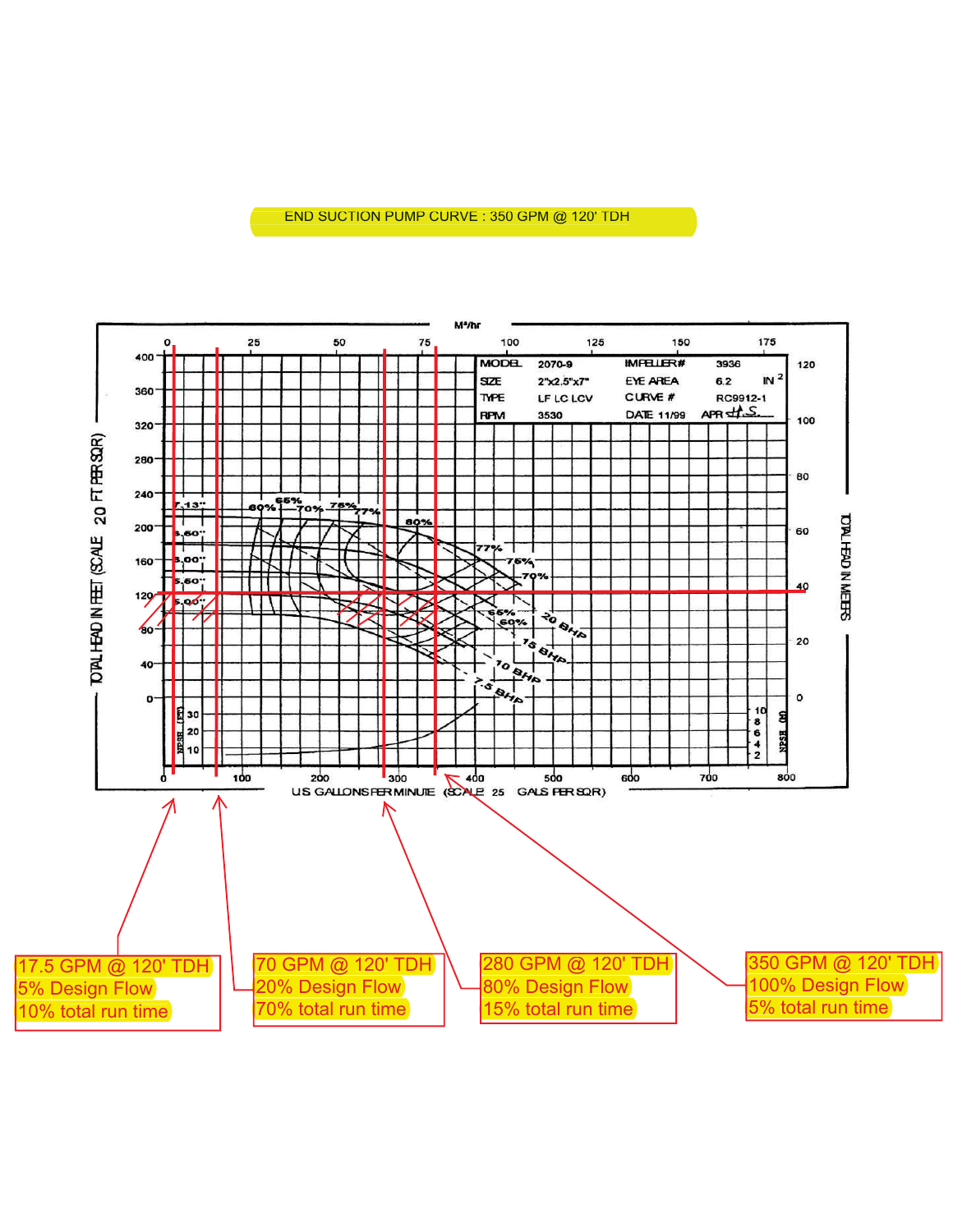

ENERGY CONSUMPTION/ COST TO OPERATE END SUCTION PUMP AT PROFILED LOAD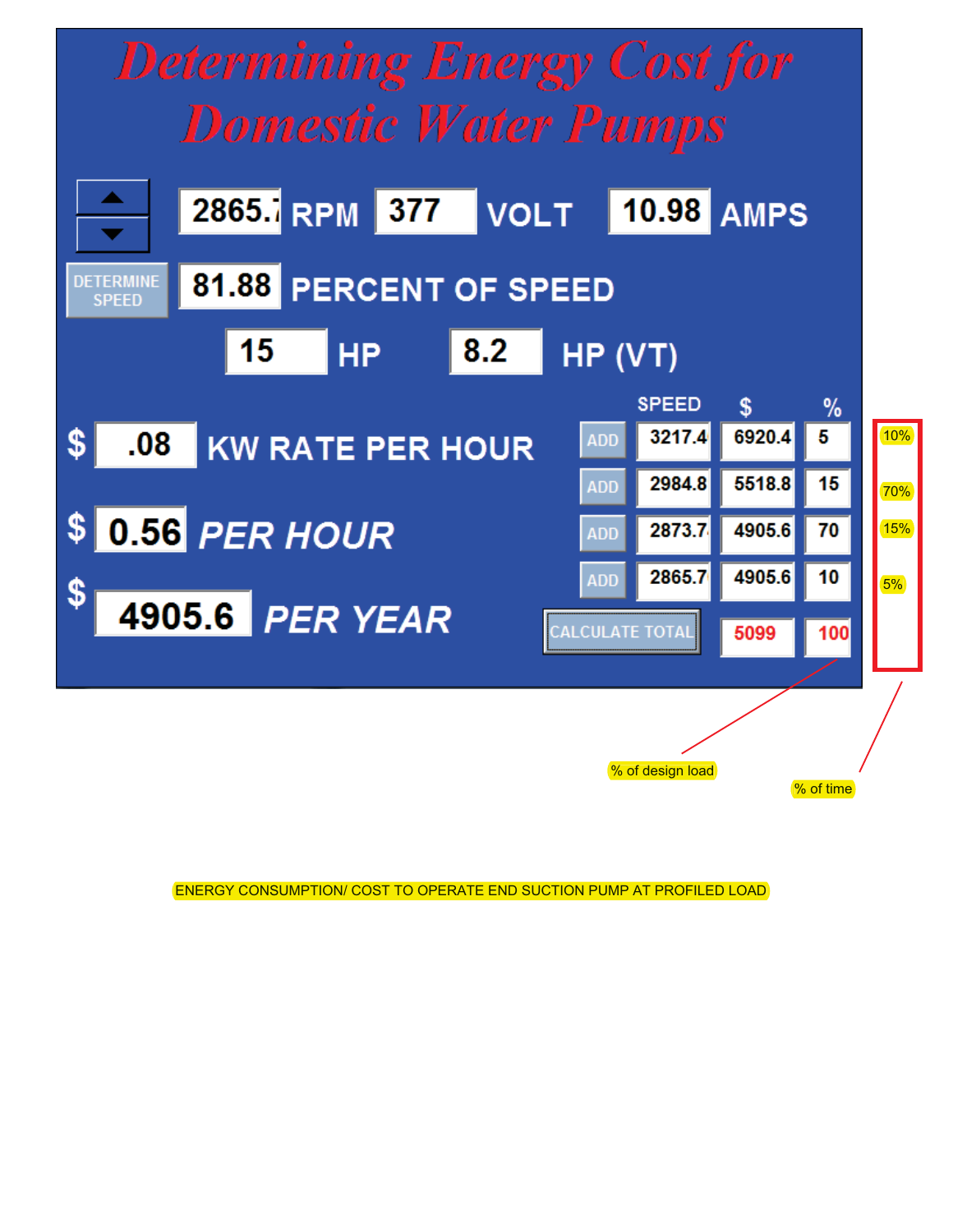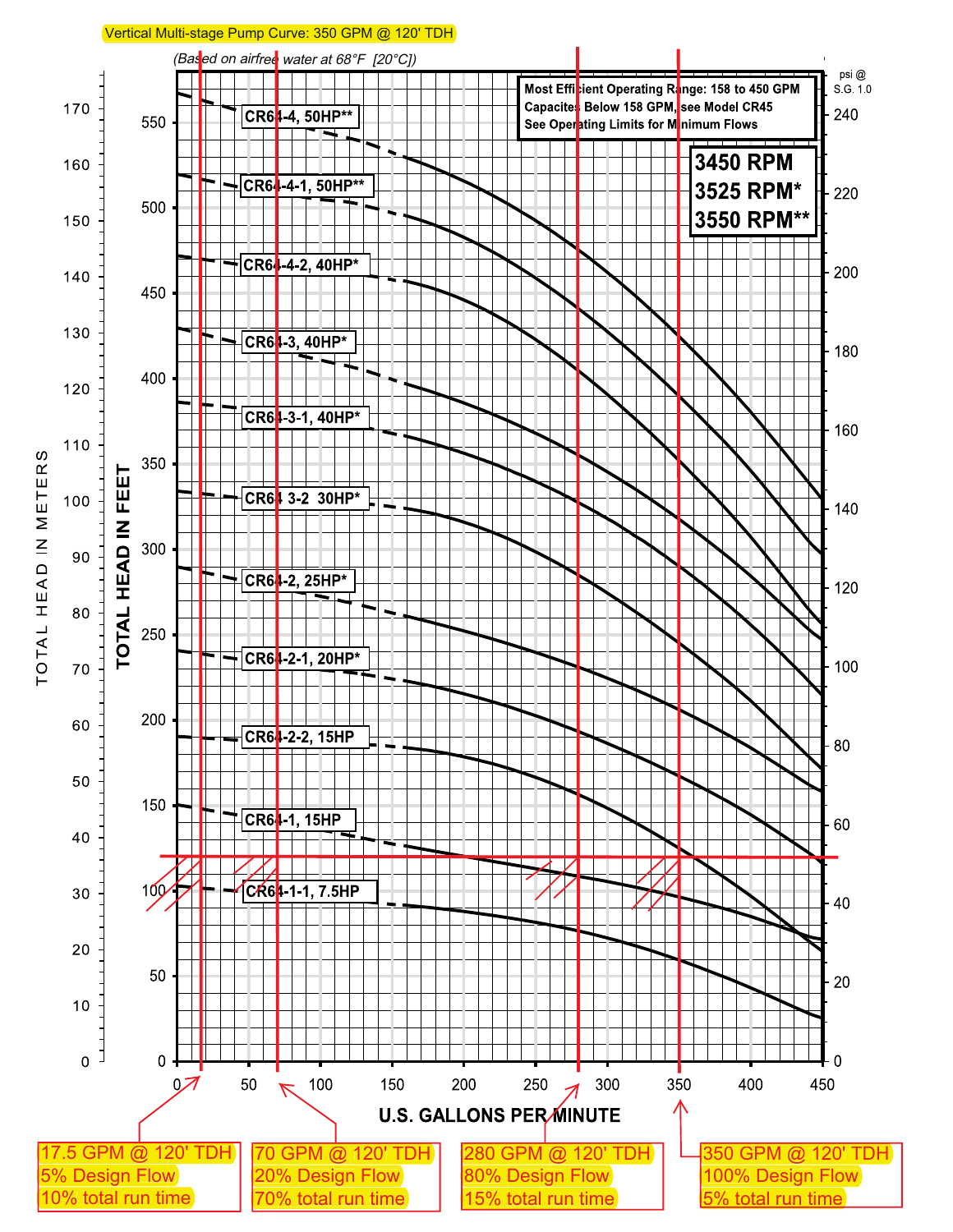

% of design load

**ENERGY CONSUMPTION / COST TO OPERATE MULTI-STAGE PUMP AT PROFILED LOAD**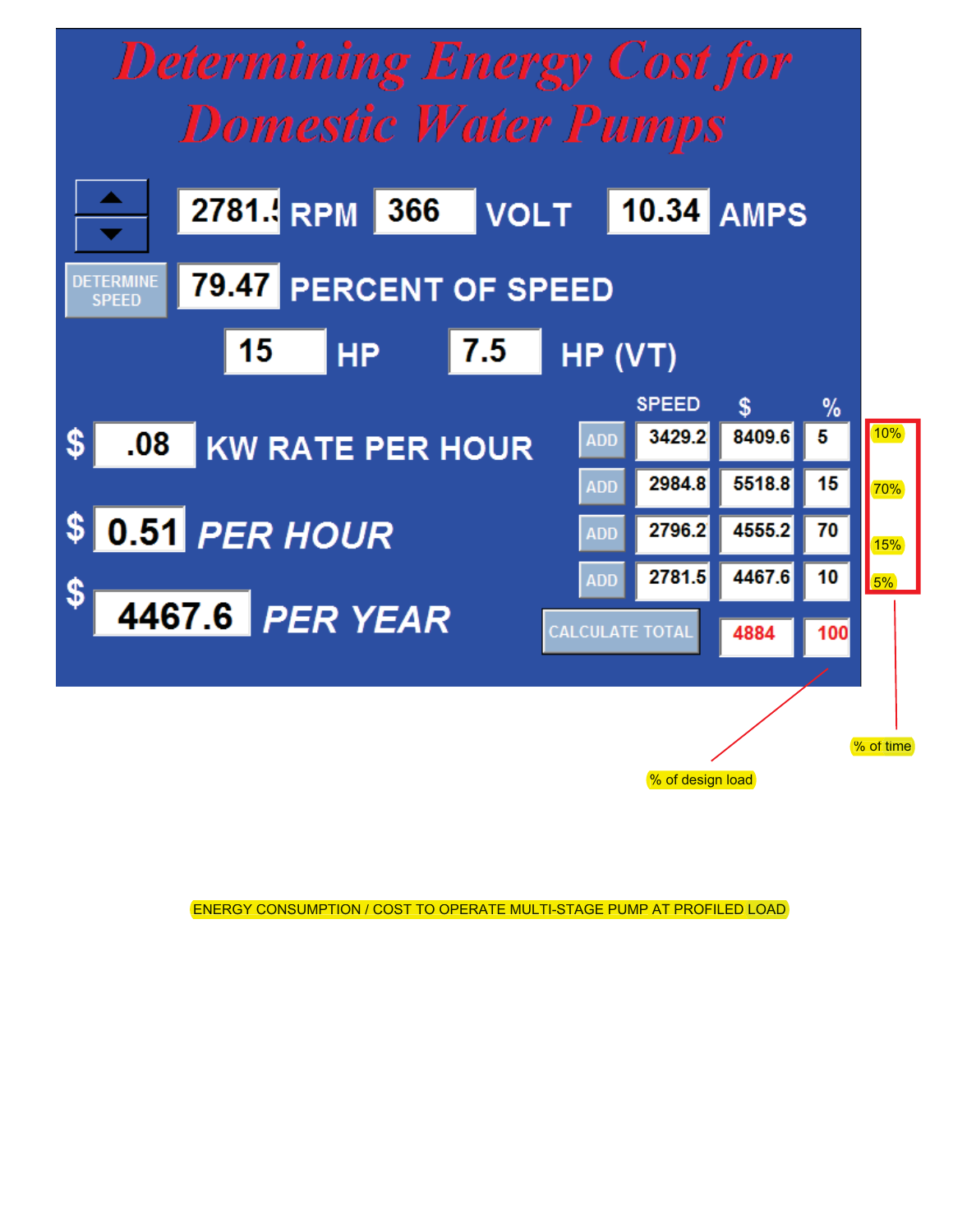**Performance Curves 300 GPM Model 300S** 

# **FLOW RANGE: 60 -410 GPM OUTLET SIZE: 3"& 4" NPT\* NOMINAL DIA. 6"**